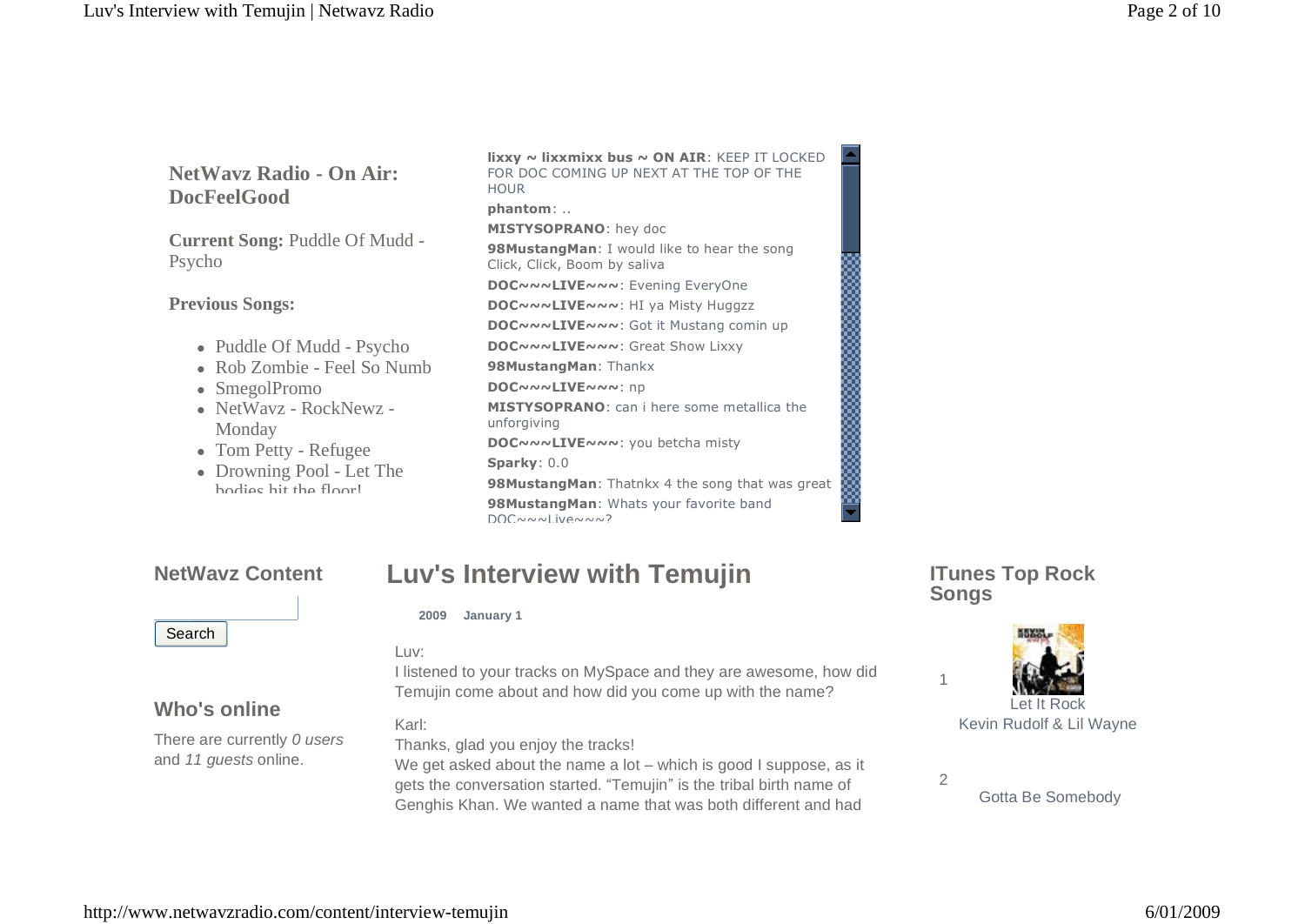## Luv's Interview with Temujin | Netwavz Radio Page 3 of 10

| Who's new<br>· born2Bgoalie<br>• Hatchiemann<br>• Marco<br>$\bullet$ Ivan<br>• The Tasha<br><b>Chelsea's</b><br><b>Rockumentary!</b><br>• Main Stage Artist of the<br>Week: Staind<br>• Floored or Bored: The<br>Sword's Gods of Wrath<br>• Main Support Artist of<br>the Week; The Sword<br>$\bullet$ What The $F^*$ ck<br>Happened to Coal<br>Chamber?<br>• Real Rock Trivia:<br><b>Trans-Siberian</b><br>Orchestra<br>more | some symbolic meaning. He is one of history's great figures, and it<br>just had the right 'feel' we were looking for.                                                                                                                                                                                                                                                                                                                                                                  |                | Nickelback                                   |
|-------------------------------------------------------------------------------------------------------------------------------------------------------------------------------------------------------------------------------------------------------------------------------------------------------------------------------------------------------------------------------------------------------------------------------|----------------------------------------------------------------------------------------------------------------------------------------------------------------------------------------------------------------------------------------------------------------------------------------------------------------------------------------------------------------------------------------------------------------------------------------------------------------------------------------|----------------|----------------------------------------------|
|                                                                                                                                                                                                                                                                                                                                                                                                                               | Luv:<br>How did you and Kelly meet and become Temujin?                                                                                                                                                                                                                                                                                                                                                                                                                                 | 3              | You Found Me<br>The Fray                     |
|                                                                                                                                                                                                                                                                                                                                                                                                                               | Kelly:<br>How did we meet and become Temujin? I think Karl and I have<br>dodged around this question for the past couple of years. It's a really<br>long story that might make a good book one day if we were ever<br>successful enough that people would care to read it! Let's just say that<br>from the beginning Karl and I connected on so many levels and for us<br>Temujin is a musical expression of our deep friendship and mutual<br>admiration for each other's creativity. | $\overline{4}$ | Shattered (Turn the Car<br>Around)<br>O.A.R. |
|                                                                                                                                                                                                                                                                                                                                                                                                                               |                                                                                                                                                                                                                                                                                                                                                                                                                                                                                        | 5              | Addicted<br>Saving Abel                      |
|                                                                                                                                                                                                                                                                                                                                                                                                                               | Luv:<br>Kelly, I understand you write the melodies and lyrics for Temujin, I<br>have asked this before in a interview, but I would like to know if you<br>are inspired with lyrics with the mood you might be in, or something<br>happening in your life or someone you know, does that give you the                                                                                                                                                                                   | 6              | Let It Rock<br>Kevin Rudolf & Lil Wayne      |
|                                                                                                                                                                                                                                                                                                                                                                                                                               | words and feelings to put together in lyrics?<br>Kelly:                                                                                                                                                                                                                                                                                                                                                                                                                                | $\overline{7}$ | Livin' on a Prayer<br>Bon Jovi               |
|                                                                                                                                                                                                                                                                                                                                                                                                                               | I write from personal experience generally-therefore I am inspired by<br>the people surrounding me, and the people and events in my life that<br>have left an impact on me. I don't have a formula with which I use to<br>write-lyrics and melodies come to me in no particular order.<br>Sometimes I write alone and other times with Karl but he always                                                                                                                              | 8              | Come On Get Higher<br>Matt Nathanson         |
|                                                                                                                                                                                                                                                                                                                                                                                                                               | inspires me musically in one way or another whether he is beside me<br>or not.                                                                                                                                                                                                                                                                                                                                                                                                         | $\overline{9}$ | Don't Stop Believin'<br>Journey              |
| <b>Recent blog posts</b><br>• Super Bowl XLIII<br>· John Travolta's 16-                                                                                                                                                                                                                                                                                                                                                       | Luv:<br>Kelly, you have an amazing voice, have you ever taken any voice<br>lessons.                                                                                                                                                                                                                                                                                                                                                                                                    | 10             | Love Remains the<br>Same                     |
| Year-Old Son Dies In                                                                                                                                                                                                                                                                                                                                                                                                          | Kelly:                                                                                                                                                                                                                                                                                                                                                                                                                                                                                 |                | <b>Gavin Rossdale</b>                        |

## [http://www.netwavzradio.com/content/interview-temujin](http://www.netwavzradio.com/content/interview) 6/01/2009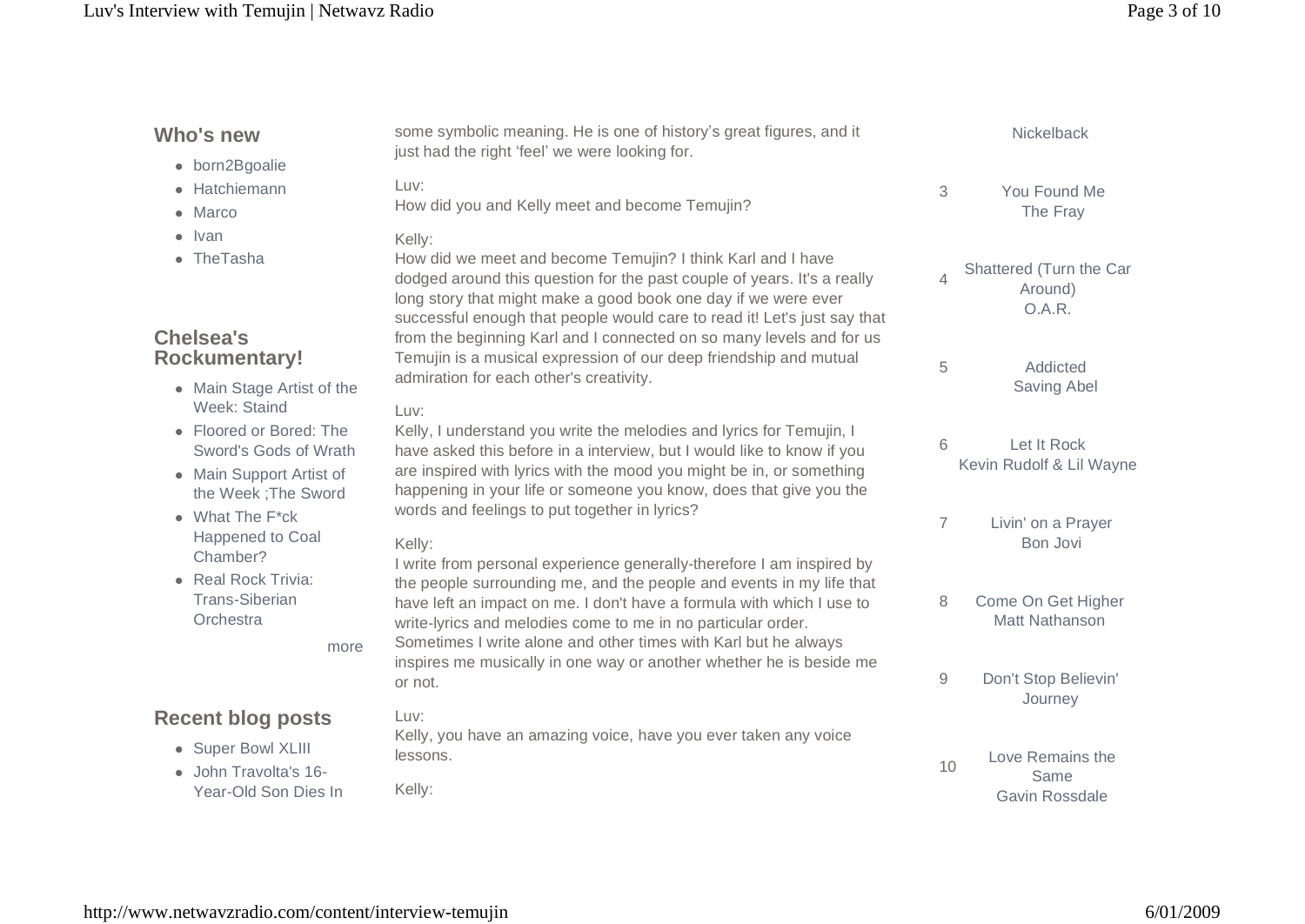## The Bahamas

- Top 20 Countdown For The Week Of 1 - 3 - 09
- Main Stage Artist of the Week: Staind
- Floored or Bored: The Sword's Gods of Wrath
- Metallica Cyanide Lyrics
- Top 20 Countdown For The Week Of 12-27-08
- Main Support Artist of the Week ;The Sword
- What The F\*ck Happened to Coal Chamber?
- **Real Rock Trivia:** Trans-Siberian **Orchestra**

more

## **Windows Media Player**



No-but I've been told that I should! I have always loved music and singing and as a kid was involved in amateur school choirs and performances etc but I always lacked confidence and never stood out of the crowd.

### Luv:

Have you both always had the love for music?

### Kelly:

Yes-music has always been an integral part of my life and had a profound effect on my emotions.

My mother exposed me to musical culture from a young age taking me to musicals and performances such as Phantom of the Opera etc and just generally singing around the house and at parties - which embarrassed me at the time!

### Karl:

Music is the key ... listening, writing or playing; it's always a part of whatever I'm doing.

### Luv:

You have the Gothic/Metal style, has that always been the style of music you listened to?

### Kelly:

My tastes are diverse and I've been known to listen to many styles of music over the years but alternative rock probably best describes my general taste. I've become a fan of female fronted metal as a result of developing our own musical style but I don't think I really listened to it before.

### Luv:

I read in one of your previous interviews where the writer wrote ìWhere Evanescence really bored me after their debut album, and where Nightwish just sounds the same for me each song, Temujin just fills every gap." That is quite a compliment, how did you react to that?



## **ITunes Top Alternative Songs**



<sup>2</sup> I Don't Care (Single Version) Fall Out Boy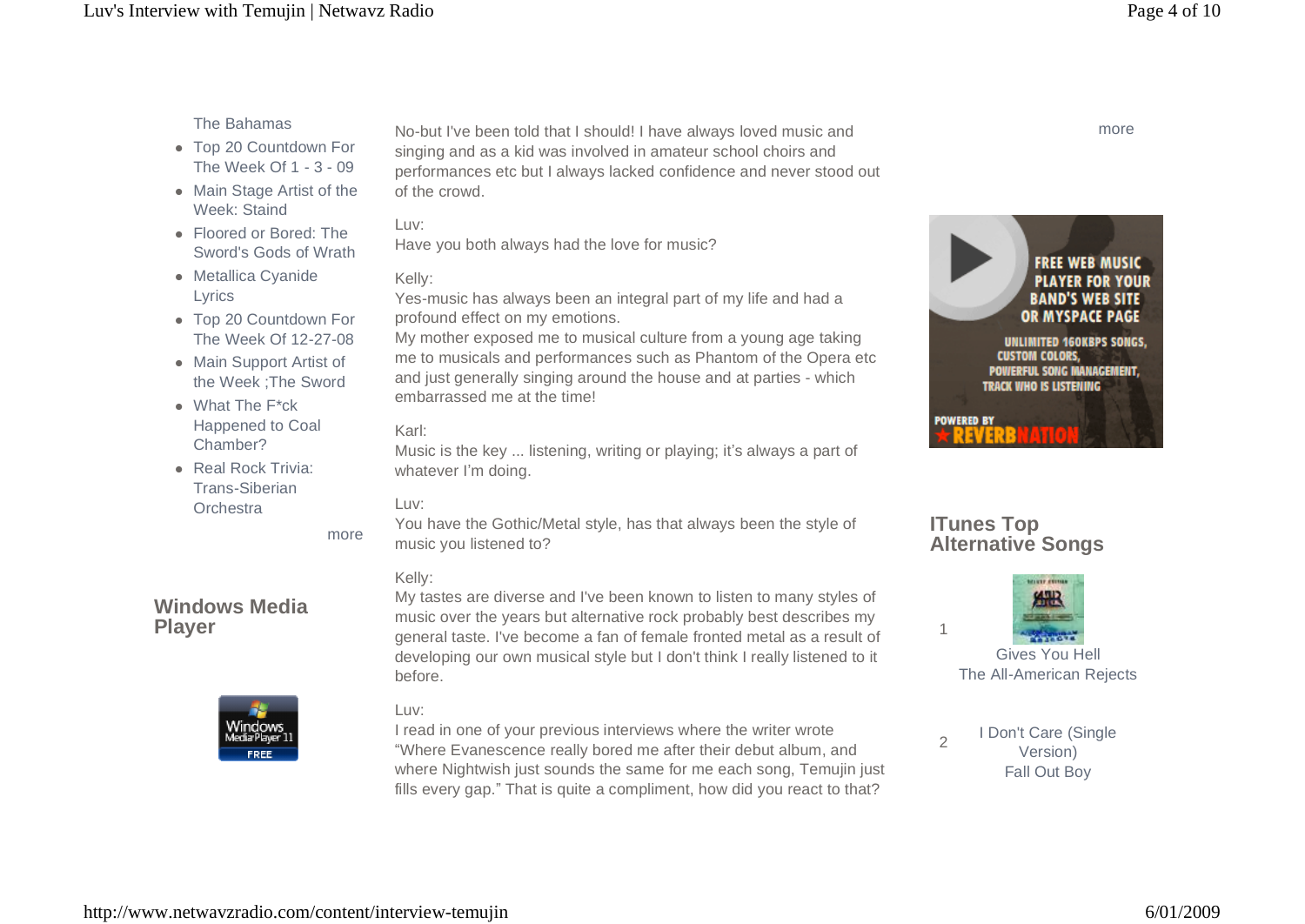# **Get Dialed In**



**Listen to Netwavz Radio on PSP**

| $\pmb{\times}$ |  |  |
|----------------|--|--|
|                |  |  |
|                |  |  |
|                |  |  |
|                |  |  |

| Kelly:<br>Yes it is quite a compliment to be compared so favorably to such<br>successful artists. I believe everyone has their own personal taste and<br>for every good review there is criticism in another. It's nice to read the                                                                  | 3                   | Human<br>The Killers                      |
|------------------------------------------------------------------------------------------------------------------------------------------------------------------------------------------------------------------------------------------------------------------------------------------------------|---------------------|-------------------------------------------|
| good reviews but it's just as easy to be negatively affected by the bad<br>ones. So I guess you just have to appreciate all the compliments and<br>not get too down when a reviewer doesn't like you.                                                                                                | $\overline{4}$      | Viva la Vida<br>Coldplay                  |
| Luv:<br>How popular is your music in Europe, how is it different from the<br>United States you think?                                                                                                                                                                                                | 5                   | Shake It<br><b>Metro Station</b>          |
| Karl:<br>We get a huge amount of support through the various websites<br>(MySpace, facebook, last.fm) from Europe and the UK. It really is a<br>strong point for us. Unfortunately, our album has no distribution in                                                                                 | 6                   | Seventeen Forever<br><b>Metro Station</b> |
| Europe, so it's frustrating for both us and the fans there. The market is<br>different in the US, and the support isn't (yet) as strong - but it's<br>helped along by having solid distribution!                                                                                                     | 7                   | Fall for You<br>Secondhand Serenade       |
| Luv:<br>Your CD '1000 Tears' how long was did it take to get that out for its<br>debut and what kind of feedback did you get from the CD?                                                                                                                                                            | 8                   | All Summer Long<br>The Rock Heroes        |
| Karl:<br>We wrote and recorded the album over a period of about 18 months,<br>getting more involved as things changed from a 'project' into a 'band'.<br>Since its release we've had a great response from fans and media<br>really. One of the nice surprises is that reviewers have generally been | $\mathcal{G}% _{0}$ | Don't Trust Me<br>3OH!3                   |
| very even-handed when writing reviews. No album can please<br>everyone, but we seem to be doing pretty well at not annoying the hell<br>out of anyone!                                                                                                                                               | 10                  | That's Not My Name<br>The Ting Tings      |
| Luv:<br>Have either of you been involved in a band with anyone else, if so                                                                                                                                                                                                                           |                     | more                                      |

how is it different for you now?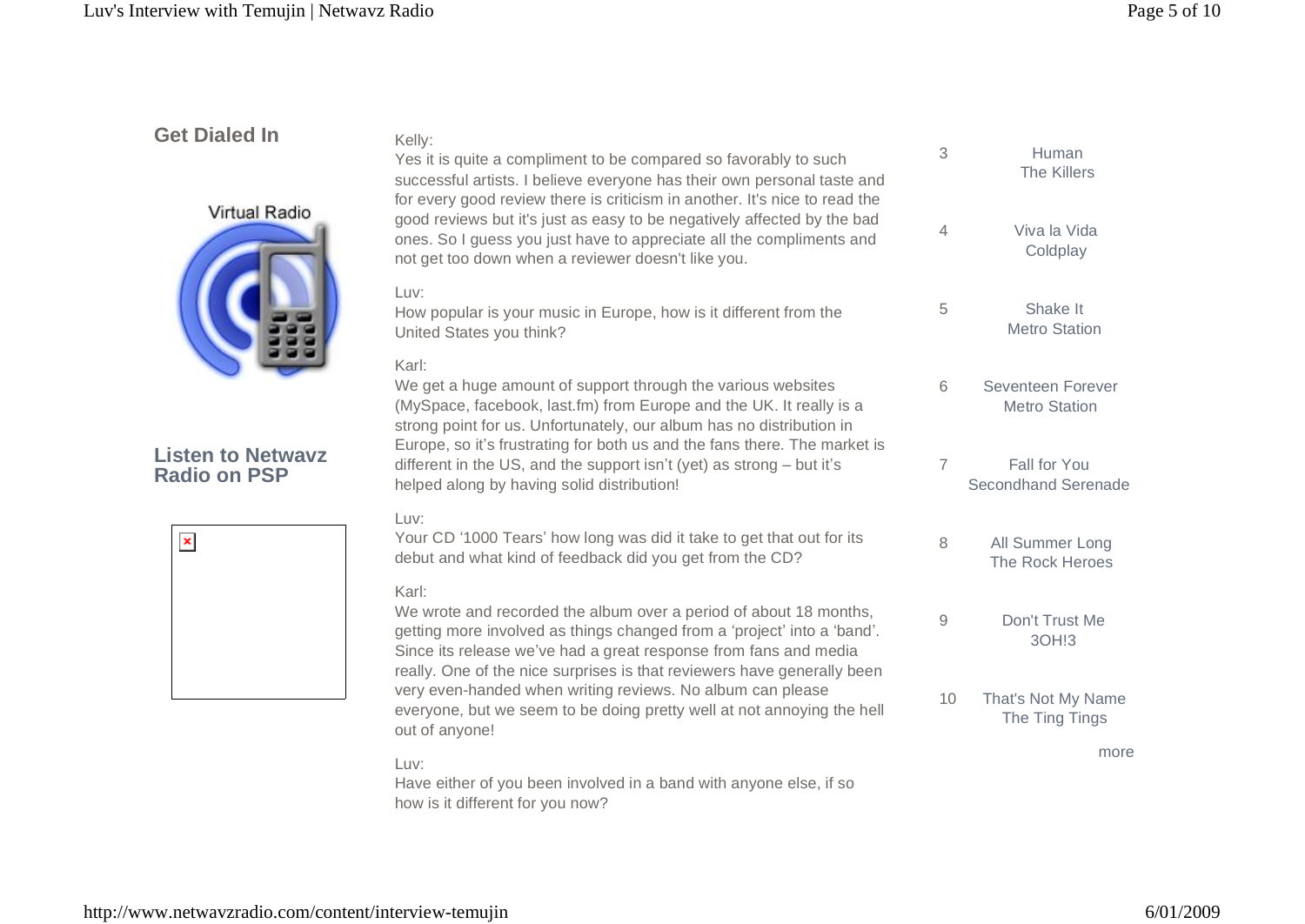### Karl:

I've played in many bands before, some long-lived, some very short! Most of those were pretty much pure metal or metal/punk style  $-$  not much like Temujin really. It's all been good, but I must say that I'm enjoying what we are doing right now ... this feels 'right'.

#### Luv:

How has being in the band changed your life?

#### Karl:

Not all that much really! Itís great having an opportunity to express our ideas musically, and take that out to the world. But in many ways life goes on from day to day. Temujin hasn't so much changed our lives as enriched them.



#### Luv:

I am sure it is hard work on both your part with song writing, lyrics and all that comes with the band, how do you keep from overcoming the difficulties you may have encountered?

#### Karl:

It can get frustrating sometimes, but as long as you enjoy what you are doing it's not too hard to find the motivation to keep going. We just love writing and playing, so really everything beyond that  $-$  the whole 'industry' side of things – is secondary in many ways. That doesn't mean we don't care or take it seriously, but really at the end of the day it's about creating music that we enjoy listening to.

#### Luv:

You were both asked about tours for the future, at that time there was not anything planned, has that changed, do you have any tours or gigs you would like to announce or talk about?

#### Karl:

Touring has really been forced to take a back seat through circumstances during 2008. Early in the year Kelly broke her hand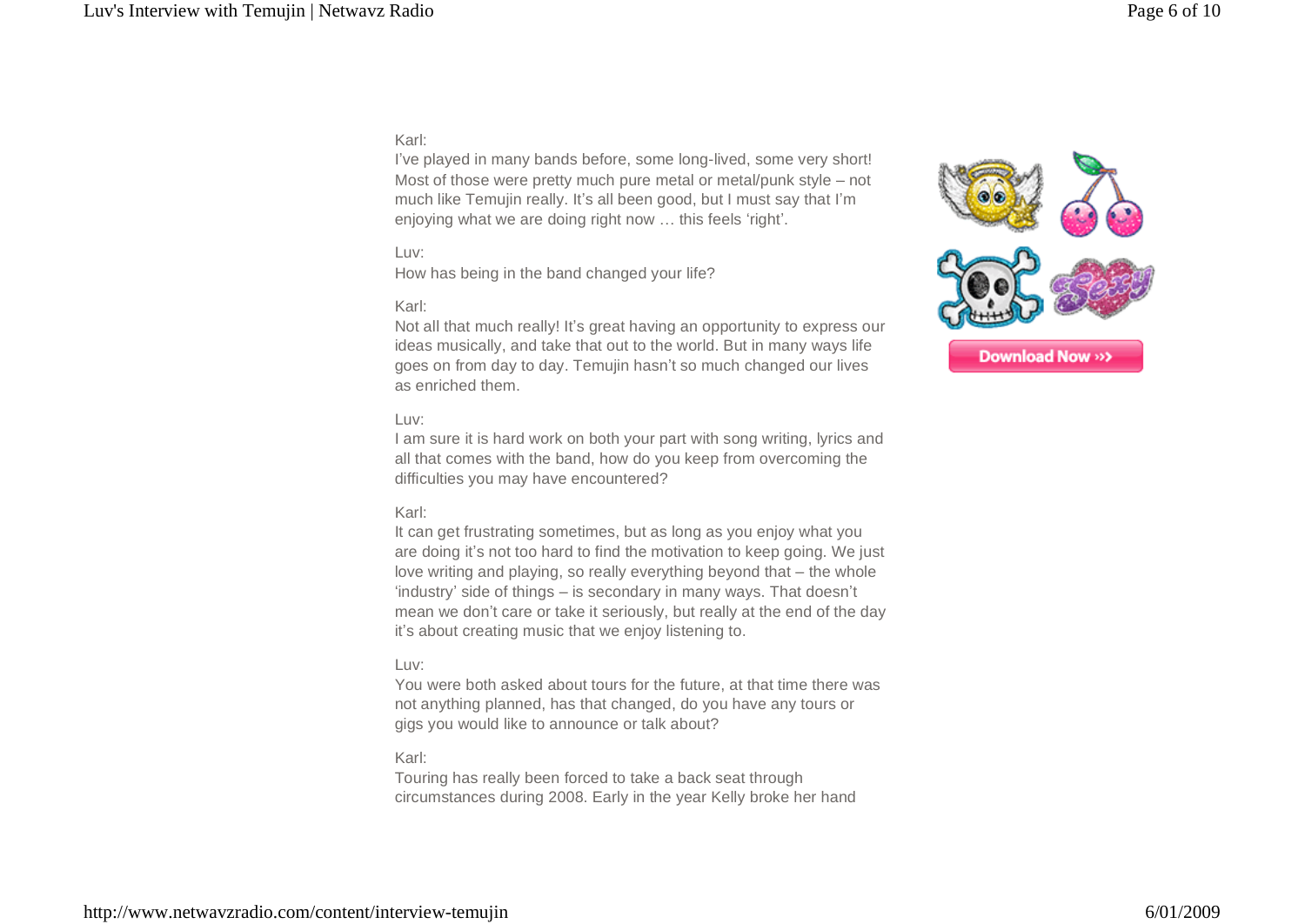and was in plaster for almost two months – that understandably slowed things down for a while. And we've been forced to postpone gig plans in the second half of the year because Kelly is pregnant and due in mid November. We are now looking to early to mid 2009 to revive the touring plans.

#### Luv:

You have been signed with Renaissance Records, how has the changed for Temujin?

#### Karl:

Renaissance are a small label, we are a small band - it's a very good fit for both of us I think. John and the staff at Renaissance have been very supportive, and we appreciate the opportunity they have given us. We plan on repaying their faith as soon as possible!

#### Luv:

MySpace is a great tool for bands and internet stations such as ours; do you feel it has made promoting yourselves easier and more people aware of your band?

#### Kelly:

Absolutely-our music would never have reached as many people without the support of MySpace and internet radio-and we've made some fantastic friends along the way.

#### Karl:

Being based in Australia, we are just so far from the rest of the world that it's very hard (and expensive) to try and tour or promote  $-$  so the internet has been invaluable to us in enabling us to make contacts around the world.

#### Luv:

I have listened to all your tracks on MySpace, Find Me, All of You, Haunted and So Near, they are all great, is there one you prefer over another? My personal favorite is All of You.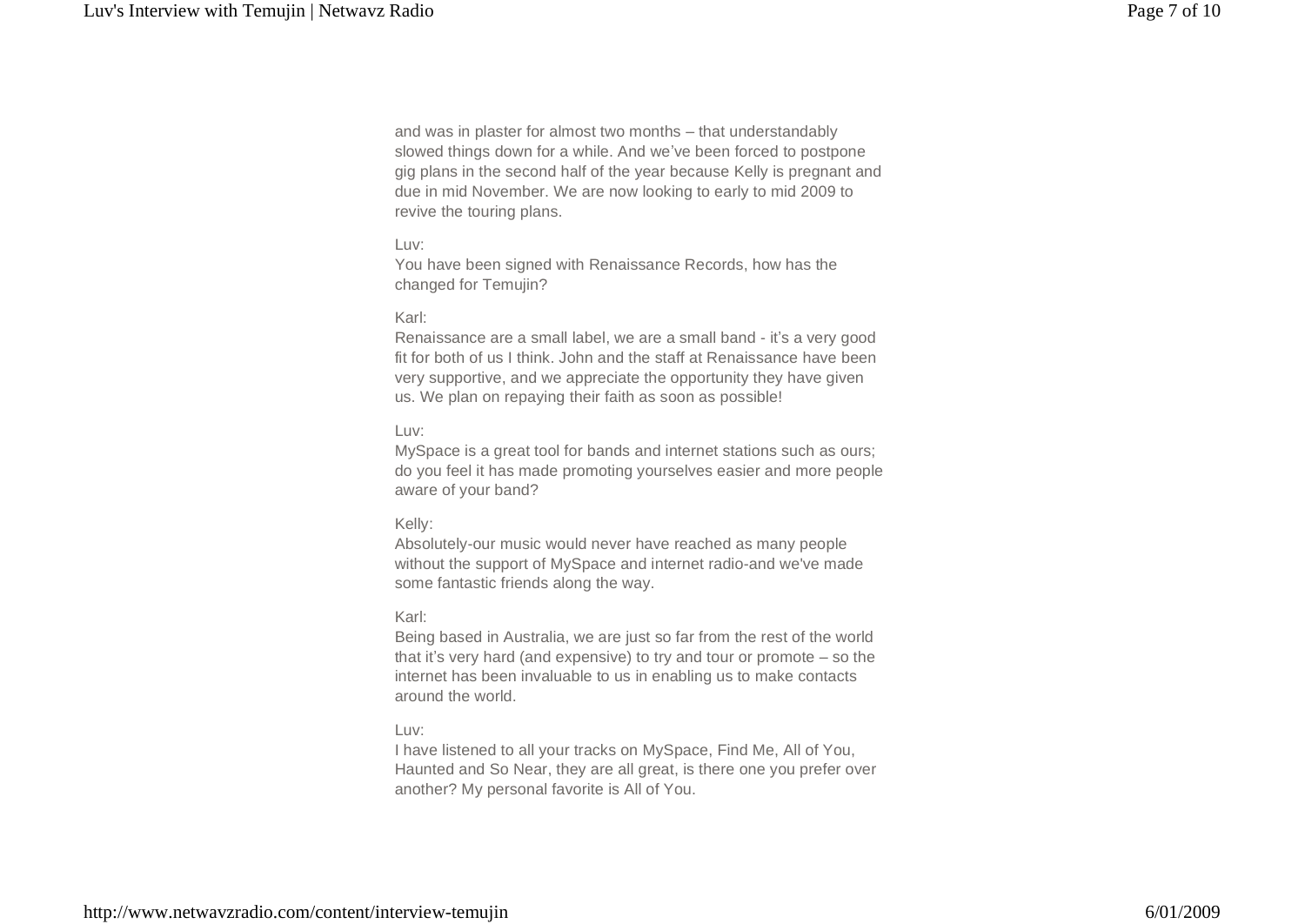#### Kelly:

ìFind Meî is my fave on MySpace because it has personal meaning lyrically and literally was about finding myself.

#### Karl:

Actually my favorite track is not on the MySpace playlist  $-$  it's the last track from the album, "Heart and Soul". Just about the last song we wrote when recording the album, and I feel it really captures a lot about us in both the music and lyrics.

#### Luv:

Karl you were asked who would you like to record or write with, you picked Rammstein, Kelly asking you the same question who would you choose?

#### Kelly:

I would have to say there's a couple-Dave Grohl from Foo Fighters. I really admire his ability to diversify and remain in the music industry after the demise of Nirvana. He is an incredibly talented artist and songwriter. Also Greg Graffin from Bad Religion - love his lyrics and melodies and again longevity in such a cut throat industry. And finally despite what many others may think the first Evanescence album had a profound impact on me, and an opportunity to write with both Ben Moody and Amy Lee would be surreal.

#### Luv:

Do you have any words of wisdom for future musicians wanting to pursue a career?

#### Kelly:

Don't take yourselves too seriously, have fun and stay true to your own style no matter what others think and how harshly they criticize you. (Something I should listen to myself!)

#### Luv:

For both of you, if you can predict the future, what predictions would